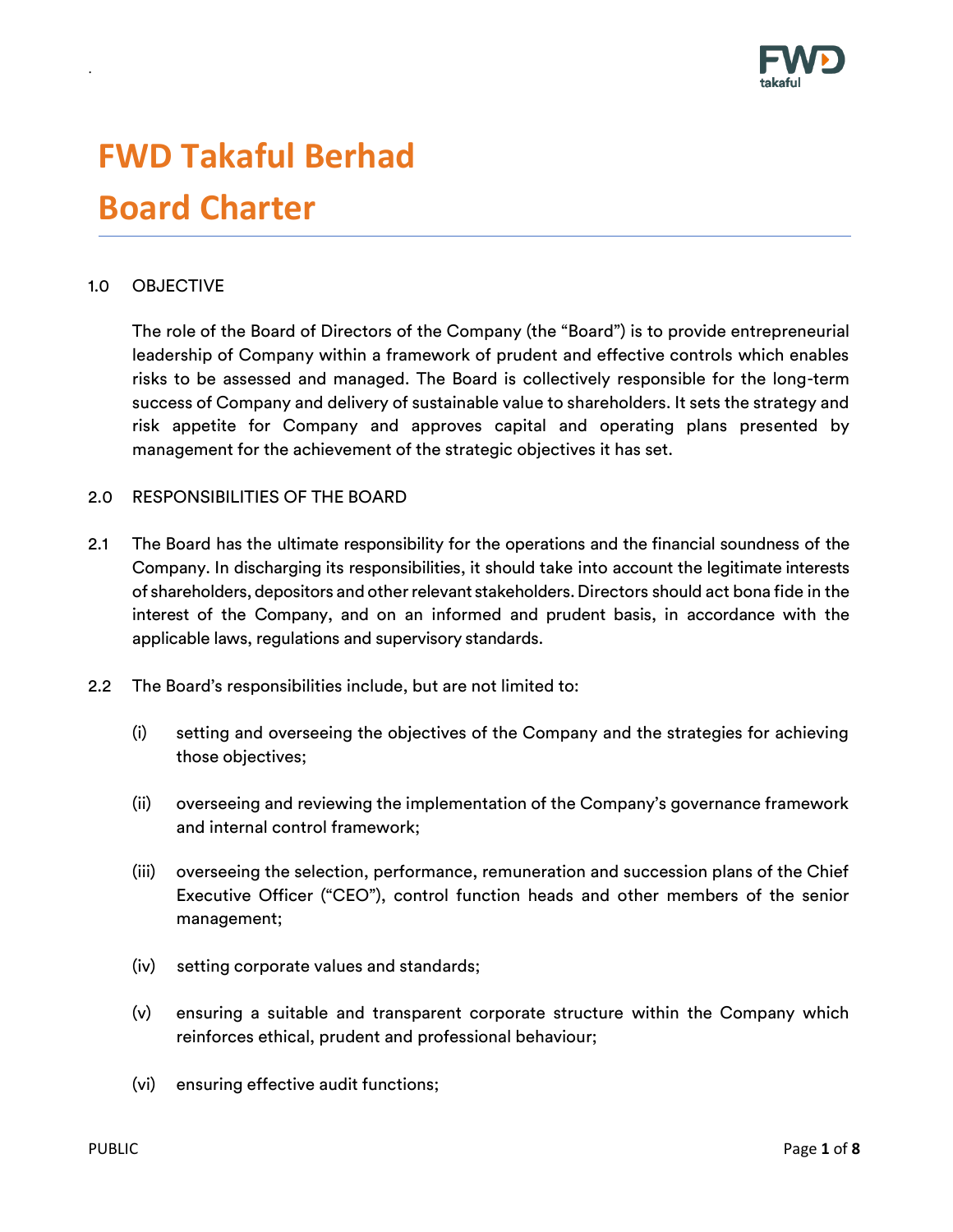

- (vii) ensuring an appropriate degree of transparency in respect of the structure, operation and risk management of the Company;
- (viii) promoting Shariah compliance in accordance with Bank Negara Malaysia ("BNM") Policy Document on Shariah Governance and ensuring its integration with the Company's business and risk strategies;
- (ix) having due regard to any decisions or advice of the Shariah committee on any Shariah issues relating to the operations, business, affairs or activities of the Company;
- (x) taking reasonable steps to ensure that the Shariah Committee is free from any undue influences that may hamper the Shariah Committee from exercising its professional objectivity and independence in deliberating issues brought before them;
- (xi) promoting sustainability through appropriate environmental, social and governance considerations in the Company's business strategies;
- (xii) overseeing and approving the recovery and resolution as well as business continuity plans for the Company to restore its financial strength, and maintain or preserve critical operations and critical services when it comes under stress; and
- (xiii) promoting timely and effective communication between the Company and BNM on matters affecting or that may affect the safety and soundness of the Company.
- 2.3 In discharging its responsibilities, the Board shall, among other things, have regard to the Islamic Financial Services Act 2013, and the relevant BNM policies and guidelines for financial institutions as issued from time to time.
- 2.4 BNM requires the Board to ensure that there are governance strategies, policies and procedures appropriate to the structure, business and risks of the Company. The Company is a subsidiary within the FWD Group, which has Group-wide corporate values and governance principles. Since the Board retains its own corporate governance responsibilities, it is ultimately responsible for the implementation and effectiveness of FWD Group policies and practices applied to the Company and the conduct and financial soundness of the Company. BNM expects the Board's primary responsibility to be to protect the interest of the Company which it serves. As such, the Board should ensure that the decisions of the holding company are not detrimental to the Company's sound and prudent management, financial health or legal interests of the Company's stakeholders.

# **3.0 MATTERS RESERVED TO THE BOARD**

3.1 In addition to items reserved to the Board by law and the Constitution of the Company, the following items specifically require Board approval: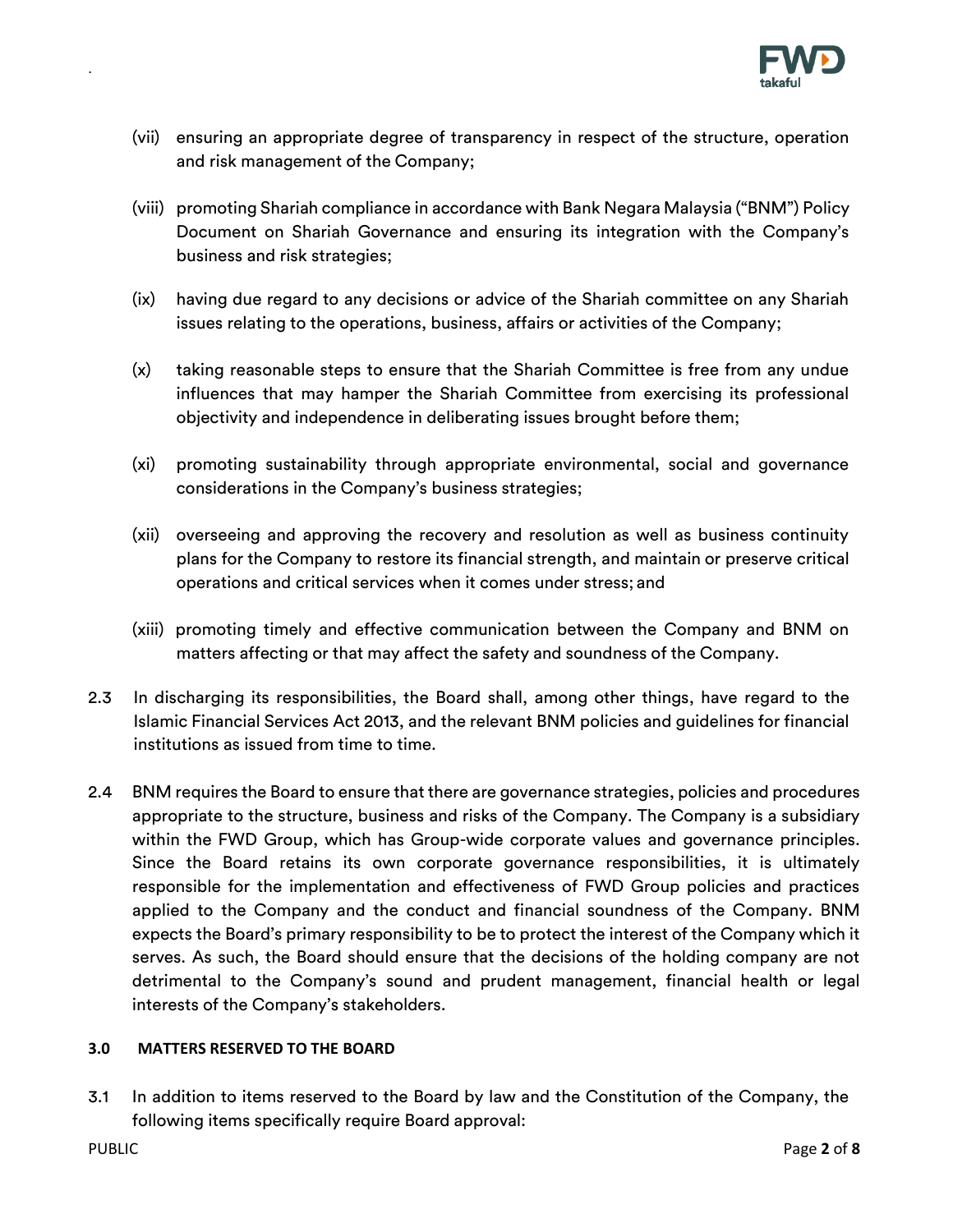

- (i) strategic plans, operating plans, risk appetite, performance targets and other initiatives which would, singularly or cumulatively, have a material impact on the Company's risk profile;
- (ii) the establishment of effective procedures for monitoring and control of operations including internal procedures for audit, risk and compliance;
- (iii) recovery plan of the Company;

- (iv) remuneration policy of the Company and the remuneration for each Director, member of senior management and other material risk takers;
- (v) the authority or the delegation of authority to approve credit, market risk limits, acquisition, disposal, investment, capital expenditure or realisation or creation of a new venture;
- (vi) appointments to the positions of Chairman, Director, CEO, Financial Controller, Chief Risk Officer, Chief Operating Officer, Company Secretary, and other members of senior management and Shariah Committee;
- (vii) appointment, resignation or dismissal of the Head of Internal Audit; and
- (viii) any substantial change in the policies established from time to time by the Board for balance sheet management including capital adequacy, liquidity, maturity structure of assets and liabilities, interest rate and exchange rate risks and asset concentration.
- 4.0 POWERS OF THE BOARD AND DELEGATIONS
- 4.1 The Board is responsible for managing the business of Company and, in doing so, may exercise all the powers of Company, subject to any relevant laws and regulations and to the Constitution.
- 4.2 The Board has delegated certain authorities to the Chief Executive, Chief Risk Officer and other persons, with powers of sub-delegation.
- 5.0 BOARD COMMITTEES
- 5.1 The Board has established and approved terms of reference for the following Committees:
	- (i) Audit Committee;
	- (ii) Risk Committee;
	- (iii) Nominations and Remuneration Committee; and
	- (iv) Shariah Committee.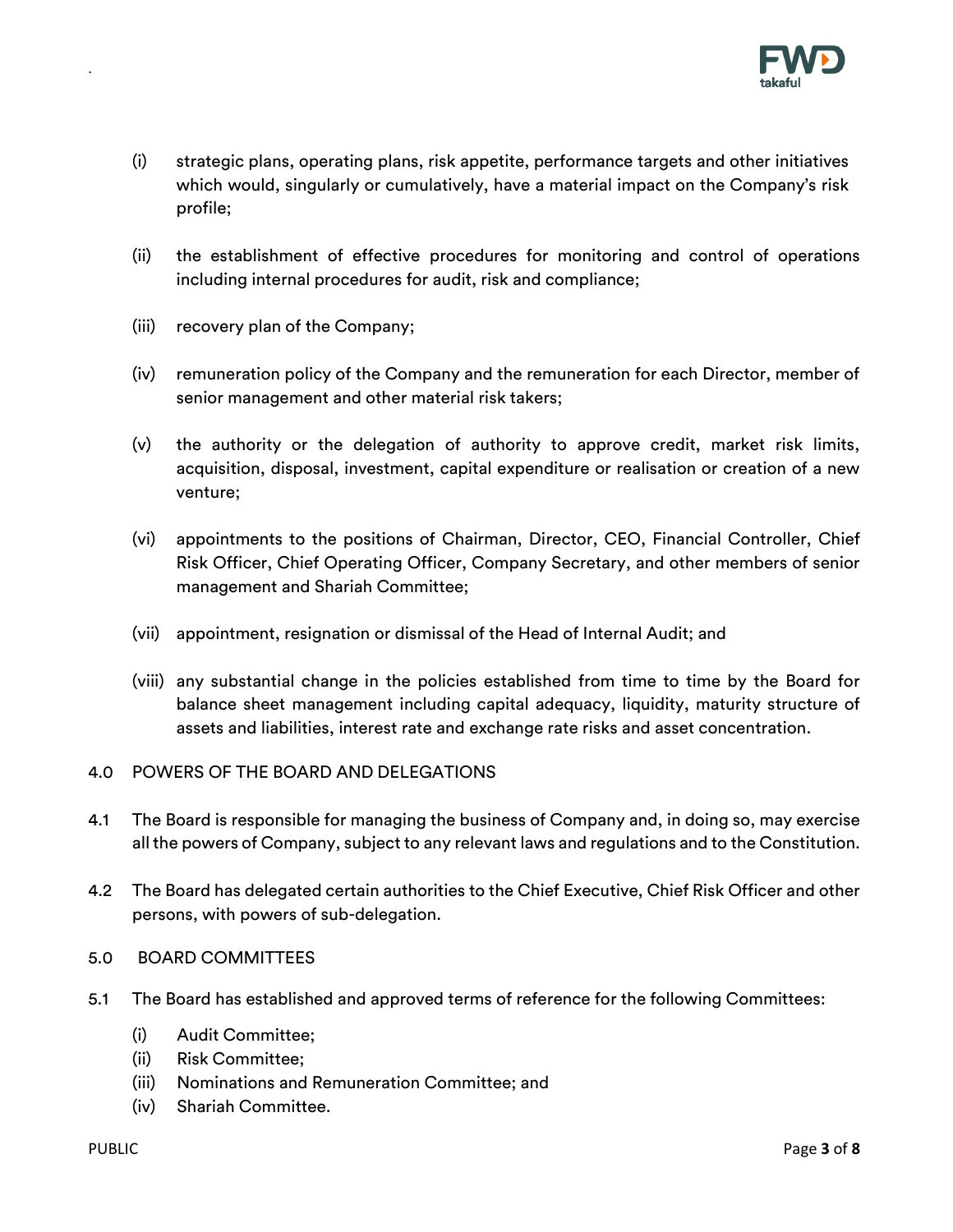

- 5.2 The Board approves appointments as members of these Committees. The Committees interact with each other as appropriate to ensure consistency and compatibility in their actions and minimize any potential for gaps (e.g. information gaps) in risk management oversight. The Board shall ensure there is appropriate cross participation between the Committees. Each Committee maintains appropriate records of its deliberations and decisions and reports to the Board on its decisions and recommendations as appropriate.
- 5.3 The Board remains fully accountable for any authority delegated to the Board Committees.

# 6.0 BOARD COMMITTEES

- 6.1 The Board should have the appropriate balance of skills, experience,independence and knowledge of the Company's operations to enable it to discharge its duties and responsibilities effectively.
- 6.2 The Board should be of sufficient size that the requirements of the business canbe met and that changes to the Board's composition can be managed without undue disruption.
- 6.3 The Board should comprise a majority of independent non-executive Directors at all times who have been determined by the Board to be independent in character and judgement, and are free from relationships or circumstances which are likely to affect their judgement or any relationships or circumstances which could appear to do so have been considered not to be material.
- 6.4 The Board collectively should have adequate knowledge and expertise relevant to each of the material business activities that the Company pursues (or intends to pursue) and the associated risks inorderto ensure effective governance andoversight. Directors shall commit sufficient time and effort and to contribute actively to the work of the Board in order to discharge their responsibilities. The Nominations and Remuneration Committee leads the process for Board appointments and for identifying and nominating candidates as Directors. As part of the appointment process, the Company Secretary will obtain confirmations from each prospective Director that he/she is able to commit sufficient time and effort to fulfill their responsibilities effectively.
- 6.5 The Board has determined that each Director shall stand for re-election at each Annual General Meeting in accordance with the Constitution. In determining the reelection of Directors, the Board will review whether each Director remains qualified and satisfied the fit and proper requirements for his/her appointment. Each non-executive Director shall be appointed for an initial three-year term subject to reelection by shareholders as appropriate.
- 6.6 It is expected that non-executive Directors will typically serve two three-year terms and subject to rigorous review, may serve an additional three year term at the invitation of the Board. Thereafter, a non-executive Director may serve further one-year term at the invitation of the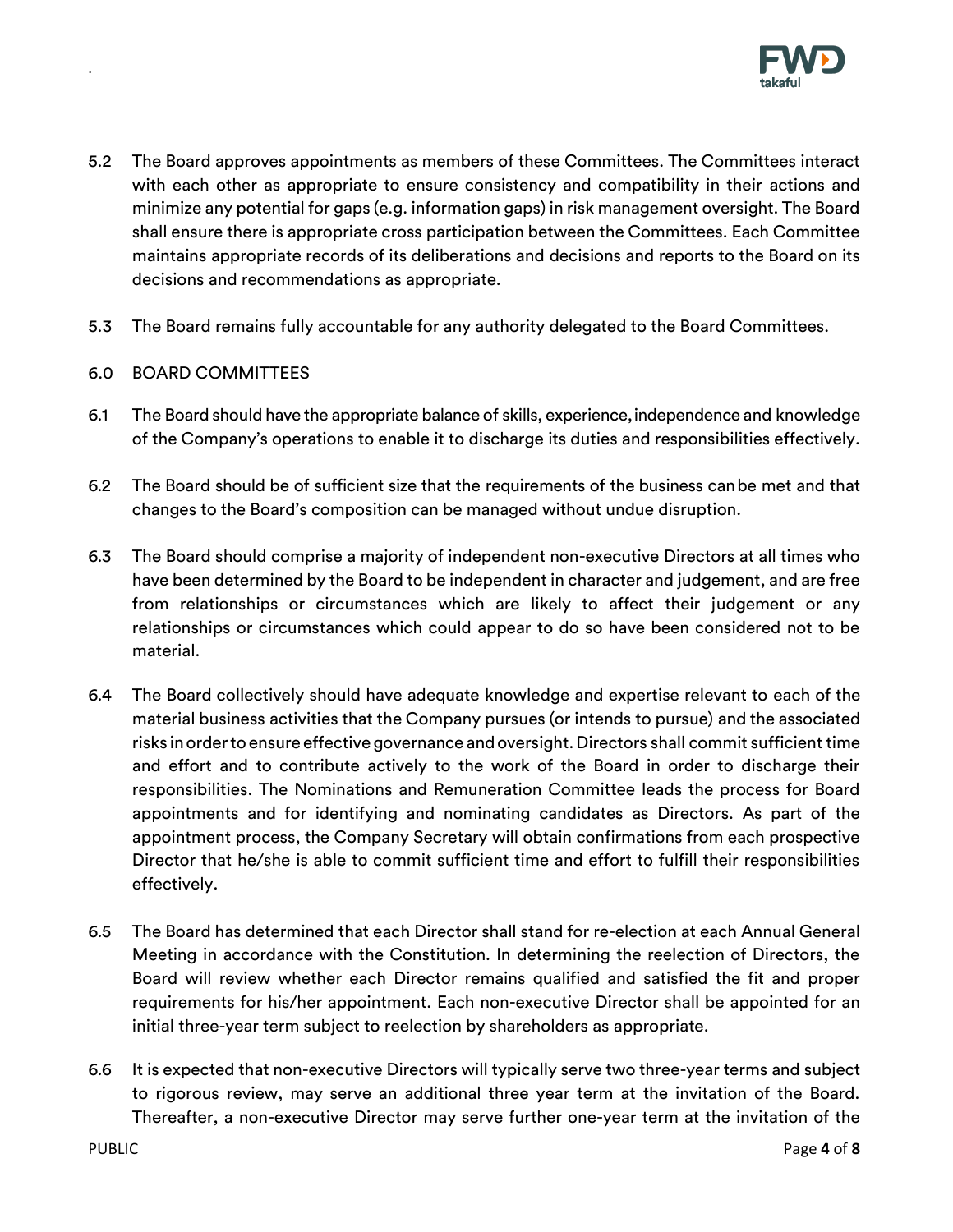

Board. All appointments to the Board shall only take effect subject to the prior written approval of BNM is obtained.

- 6.7 The Company is committed to meritocracy in the Boardroom, which requires a diverse and inclusive culture where Directors believe that their views are heard, their concerns are attended to and they serve in an environment where bias, discrimination and harassment on any matter are not tolerated. The Board considers that its diversity, including gender diversity, is a vital asset to the business.
- 6.8 The Board shall ensure appropriate plans for orderly succession in respect of appointments to the Board and to senior management.
- 7.0 ROLE OF THE CHAIRMAN AND CEO

- 7.1 The role of the Chairman is to provide leadership to the Board and to be responsible for the overall effective functioning of the Board. The Chairman shall possess the requisite experience, competencies and personal qualities to fulfill these responsibilities. The Chairman shall be responsible for the oversight of implementation of Board approved strategies and direction. The Chairman shall ensure that decisions of the Board are taken on a sound and wellinformed basis and in the best interest of the Company. To this end, the Chairman shall, among other things:
	- (i) set the agenda for board meetings and ensure that all Directors are given an opportunity to include matters on the agenda;
	- (ii) ensure that Directors receive accurate, timely and clear information for Board meetings;
	- (iii) encourage and promote open and critical discussion;
	- (iv) ensure that any concerns and dissenting views are expressed and discussed within the decision making process;
	- (v) encourage constructive relations and effective communications between the Board and management, and between the executive Directors and non- executive Directors;
	- (vi) ensure that Directors, especially non-executive Directors, have access to independent professional advice at the Company's expense where they judge it necessary to discharge their responsibilities; and
	- (vii) lead efforts to address the Board's developmental needs.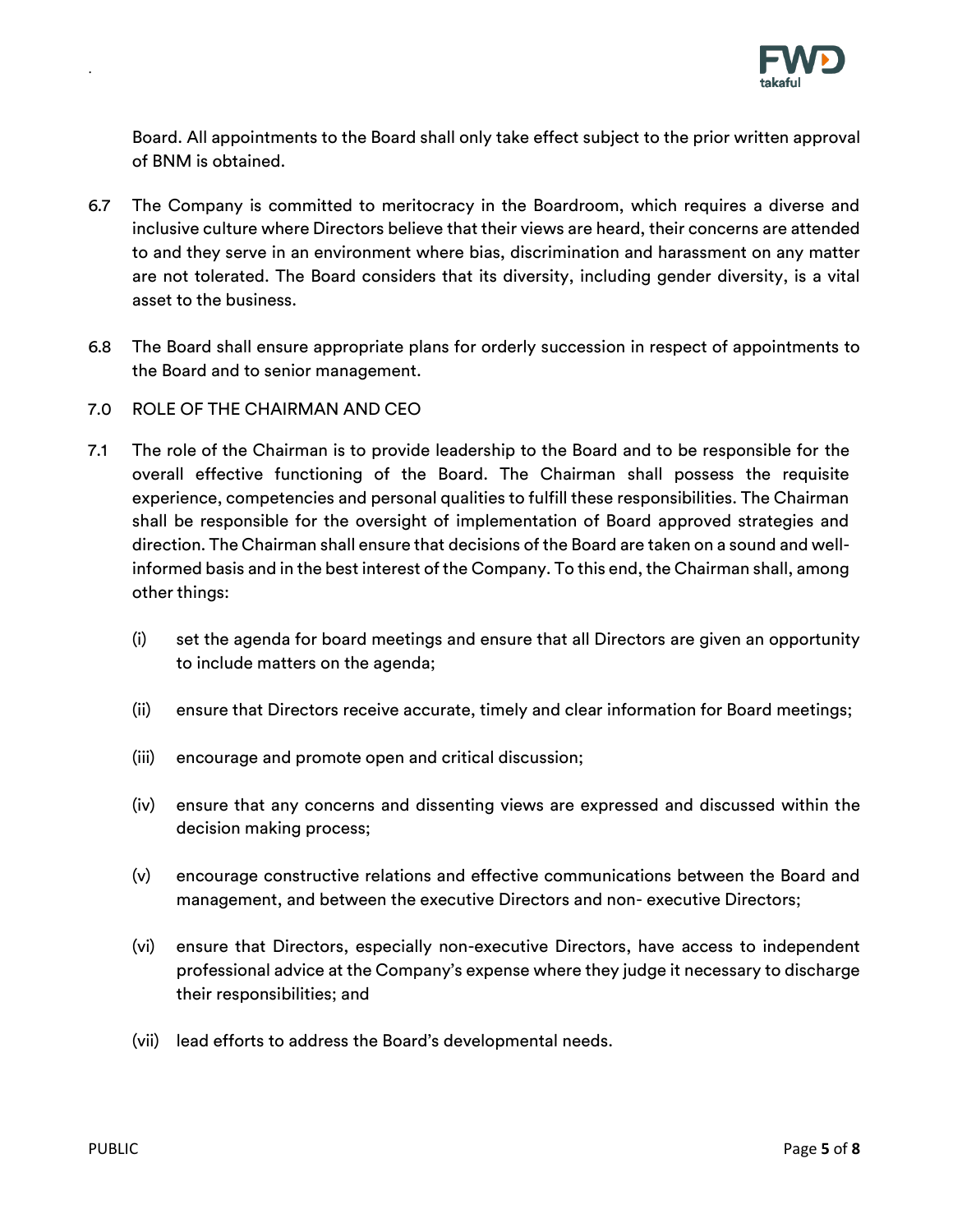

- 7.2 The CEO shall be responsible for:
	- (i) ensuring implementation of the strategy and policy as established by the Board;
	- (ii) managing and day-to-day running of the Company's operations; and
	- (iii) leading and chairing the Executive Committee.

# 8.0 MEETINGS AND QUORUM

.

- 8.1 The Board shall meet frequently enough to fulfill its responsibilities effectively. Board and Board Committee meetings shall be held not less than once every quarter. Additional Board meetings, or meetings of a Committee of the Board established by the Board to consider specific items, are convened when necessary. Directors should make every effort to attend all Board meetings by way of physical presence especially where major issues are to be discussed.
- 8.2 The quorum for Board meetings is four (4) Directors, one of whom shall be a Director nominated by a Member other than the Dominant Member (i.e. FWD Life Insurance Company (Bermuda) Limited). A Director must attend at least 75% of the Board meetings held in each financial year and must not appoint another person to attend or participate in a Board meeting on his behalf.
- 8.3 When participating in meetings of the Board, executive Directors are expected to discharge their responsibilities as Directors of the Company and not to act solely as the representative of the activity for which they bear executive responsibility.
- 8.4 Non-executive Directors bring an external perspective, constructively challenge and help develop proposals on strategy, scrutinise the performance of management in meeting agreed goals and objectives and monitor the risk profile and the reporting of performance.

#### 9.0 MINUTES, AGENDA AND PAPERS

- 9.1 Full minutes of all Board and Board Committee meetings should be kept. The minutes of Board meetings should record in sufficient detail the matters considered, discussions on key deliberations, and decisions taken, including any concerns raised by Directors or dissenting views expressed. The minutes must indicate whether any Director abstained from voting or excused himself from deliberating on a particular matter.
- 9.2 The Company Secretary assists the Chairman in drafting an agenda for each meeting of the Board. Directors may propose any matters for inclusion in the agenda through the Chairman or the Company Secretary. Board papers and agenda are targeted for distribution to Directors at least one week before the date of the meeting. Similar arrangements are in place for Board Committees.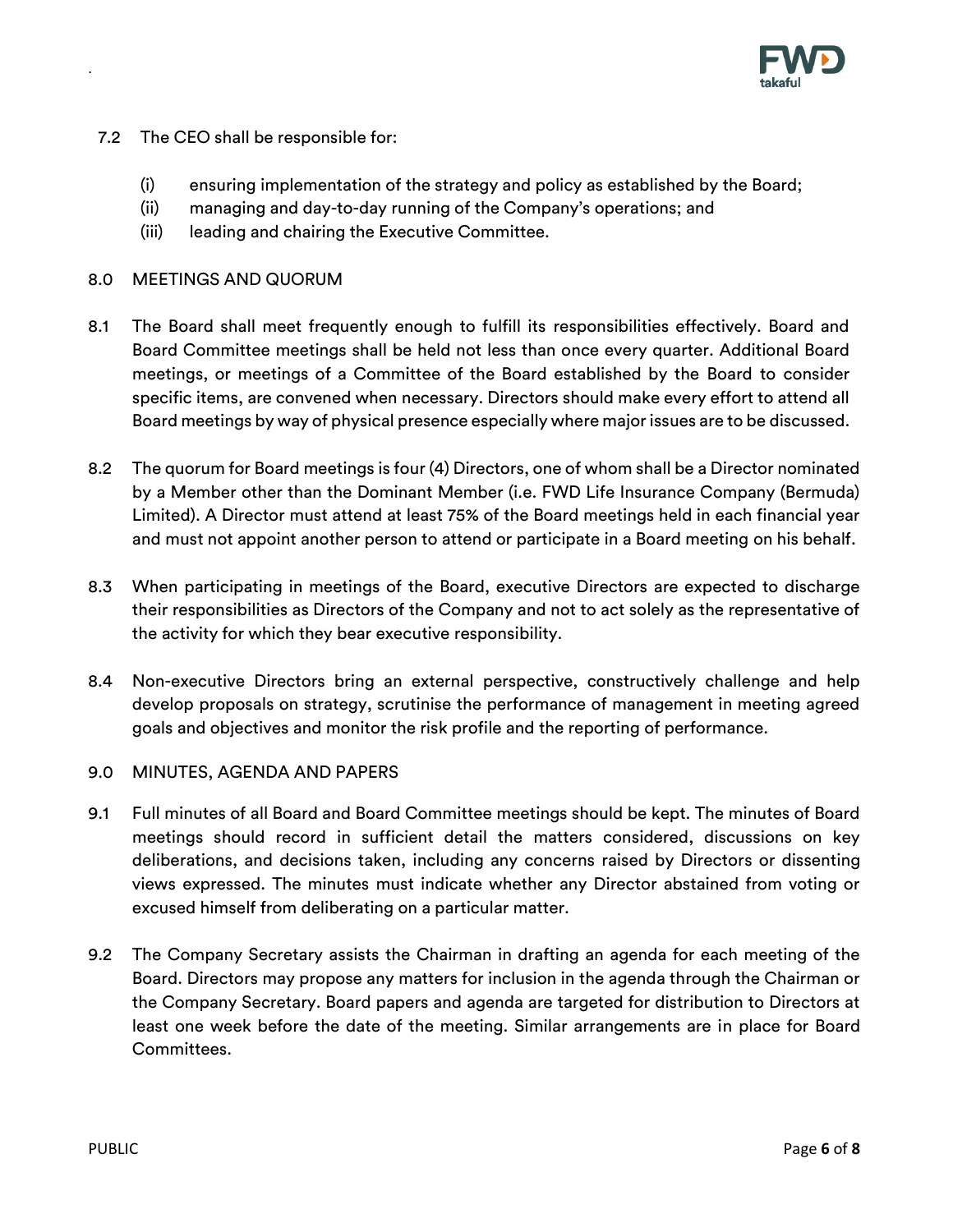

- 9.3 Copies of all Board, Shariah Committee, Executive Committee, Audit Committee, Risk Committee and Nominations and Remuneration Committee minutes are distributed to Directors with the papers for the subsequent Board meeting.
- 9.4 Copies of minutes and papers of Board and Committee meetings are available to Directors at all times via the Company Secretary.

## 10.0 TRAINING

.

- 10.1 The Board shall ensure sufficient time, budget and other resources are available to meet the training needs of individual Directors and of the Board collectively. In addition to presentations at Board meetings, non-executive Directors will be given the opportunity to undertake business awareness and other training and development activities. The Company Secretary will regularly distribute details of these activities. Executive Directors have access to the Company's internal training resources and may request additional support as required from the Company Secretary.
- 10.2 An induction programme, tailored to individual needs, shall be arranged for each new Director by the Company Secretary.

#### 11.0 BOARD PERFORMANCE EVALUATION

The Board shall undertake annual assessments of its effectiveness and the contribution made by each individual Director to the effectiveness of the Board. The performance assessment shall include governance practices and procedures to determine any improvements that may be needed. The Company Secretary shall be responsible for facilitating the Board's annual performance evaluation. The Company Secretary shall maintain records and actions identified from the performance evaluation and keep the Board informed of progress with implementation.

#### 12.0 INDEPENDENT ADVICE

Directors may appoint, employ or retain such professional advisors as they may consider appropriate. Any such appointment shall be made through the Company Secretary, who shall be responsible for the contractual arrangements and payment of fees by the Company on behalf of the Board.

# 13.0 REVIEW OF TERMS OF REFERENCE

The Board shall once in 2 years or when the need arises, review the Board's terms of reference and its own effectiveness.